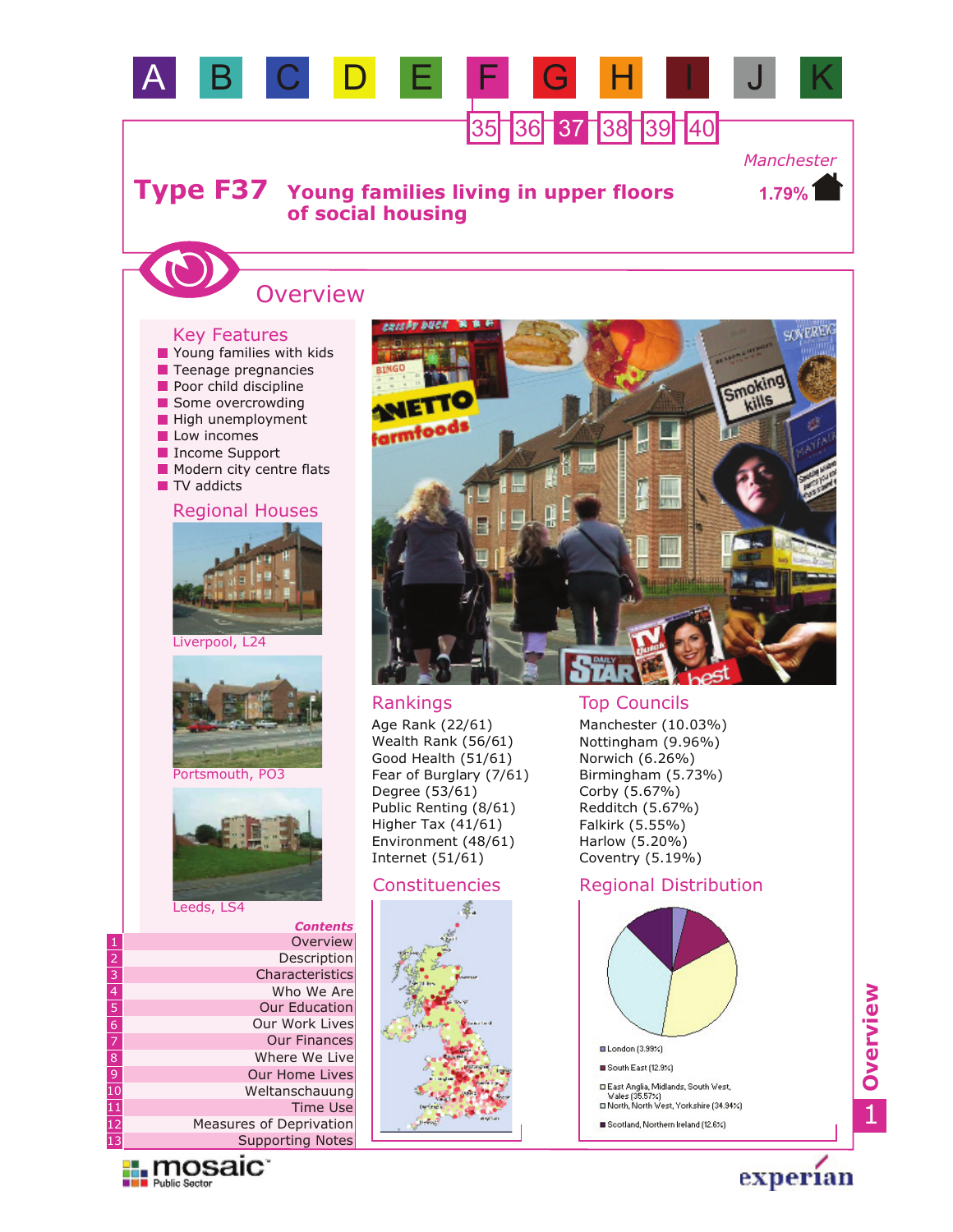

## **Type F37** Young families living in upper floors **of social housing**

*Type F37* contains low income young couples with children who rent homes in purpose built flats from local councils in England's larger cities.

| <b>Key Features</b>                                                                                                                                                             | <b>Communication</b>                                                                                                                 |
|---------------------------------------------------------------------------------------------------------------------------------------------------------------------------------|--------------------------------------------------------------------------------------------------------------------------------------|
| Young families with kids<br>Teenage pregnancies<br>Poor child discipline<br>Some overcrowding<br>High unemployment<br>Low incomes<br>Income Support<br>Modern city centre flats | <b>Receptive</b><br>TV<br>Telemarketing<br>Posters<br>Direct mail<br><b>Unreceptive</b><br>Newspapers (except red tops)<br>Magazines |
| TV addicts                                                                                                                                                                      |                                                                                                                                      |

# Description - Public Sector Focus

Education The adults in *Type F37* are generally poorly educated, with almost two thirds having few if any formal qualifications. Compared to the national norm, proportionately less than half of the population have a degree. Some do seek to better themselves, so the provision of further education facilities can be important. It is not surprising that children brought up in this environment also struggle to achieve. Attainment levels throughout their schooling are very low; like their parents very few will even achieve the 5 or more Grades A to C at GCSE that can form a solid foundation for their working life. Consequently, only a small proportion will proceed to university.

Health Partly through poor education and partly through very low income levels, these people eat very poor diets. Not only are they unlikely to spend the extra money required for healthy foods, they are more likely to spend what money they do have on cheap junk foods. It is also likely that many will both drink and smoke heavily, and drug and alcohol abuse is a common problem. Consequently there are some serious health issues associated with this population, particularly relating to the heart, liver and respiratory organs. Given the nature of these neighbourhoods it is perhaps unsurprising that the rate of teenage pregnancies is very high.

Crime These are generally unpleasant places in which to live. Neighbours are more likely to be problematic to each other than to help when in need. Levels of anti-social behaviour and crime, whilst not as bad as in some other neighbourhoods, are still unacceptably high. It is more likely that these people will be victims of crime in their own home, rather than elsewhere. Rating of the police is not particularly high.

Finances The high levels of unemployment, and the low incomes earned by those in work, mean that the state needs to support many in these neighbourhoods. All types of income-related state benefits have high take-up rates. Consequently most have insufficient money to put aside in savings and investments, so many will continue depending on benefits throughout their working lives and their retirement.

Environmental Issues There is little concern for environmental issues; these people are clearly focussed on their own immediate needs. Many households do not have access to a car, although those that do may do a reasonable annual mileage.





*Manchester*

**1.79%**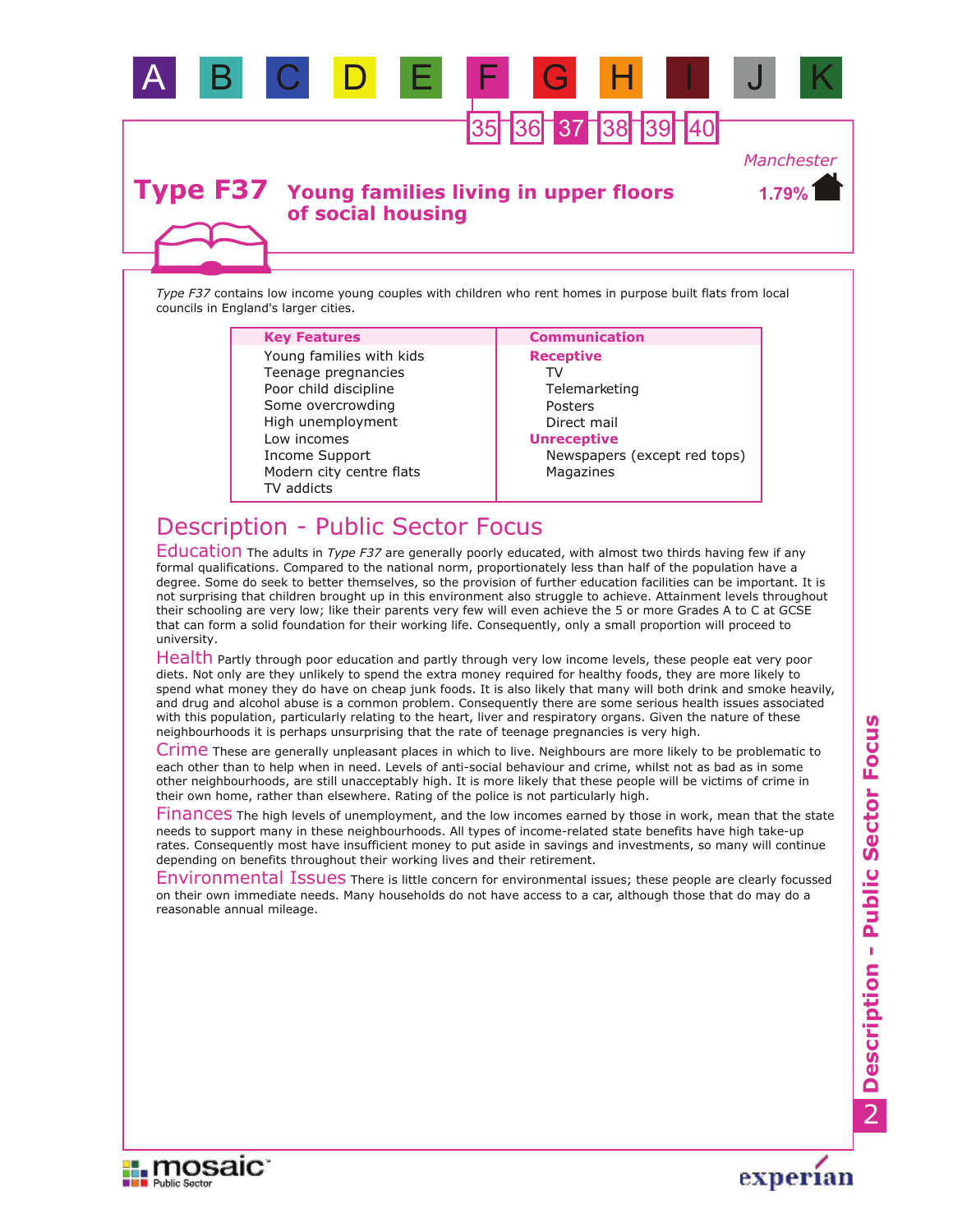

35 36 37 38 39 1

*Manchester*

**1.79%**

### **Young families living in upper floors of social housing Type F37**

# Description - Sociology and Environment

Summary Type F37 contains low income young couples with children who rent homes in purpose built flats from local councils in England's larger cities.

Demography *Type F37* neighbourhoods are found in England's larger provincial cities, but not in London, where councils have built a mix of low rise houses and small flats, many of which are now occupied by families with children.

Approximately two thirds of the dwelling units are on the ground floor and those that are on higher floors are typically in mid rise buildings, ones with three or four floors, rather than in high rise blocks.

Most of these estates are ones which have been built since 1945, typically to accommodate slum clearance populations, and today these accommodate mostly poorer and younger tenants, many of whom experience some or other form of deprivation. These by and large are not estates where people have chosen to exercise their right to buy but are estates which are mostly well established and have a broad mix of age groups. However they do contain a significant minority of very young adults in their twenties, many of whom are single women who have entered into early relationships and who are now single parents. Many other tenants are single and many are co-habiting partners, drifting into and out of relationships. A key feature of these estates is their large child populations, many of whom live in unstable household arrangements with step children and various live in partners, conditions which can easily lead to domestic violence and to child abuse. These are likewise places where many of the children live in large families and where the task of parenthood is a stressful and burdensome experience for many of the mothers. The large number of children, many of them poorly disciplined, contributes to a social environment which often irritates the older residents. It discourages them from purchasing their freeholds and thereby improving the status and appearance of the estates and encourages them to apply, often successfully, for transfers to other 'better' estates. Those that remain seldom feel authorised to apply the social disciplines which would be commonly used in more cohesive estates in smaller towns and many residents can become worried by threats and by physical attack as well as annoyed by the many instances of petty crime and vandalism of the environment. Schools in these areas often lie near the foot of their local authorities' league tables with only small proportions of children staying on to acquire formal qualifications. This further contributes to the cycle of deprivation as residents have difficulty in finding jobs paying enough to support a family. As a result many end up without a job and rely on welfare benefits.



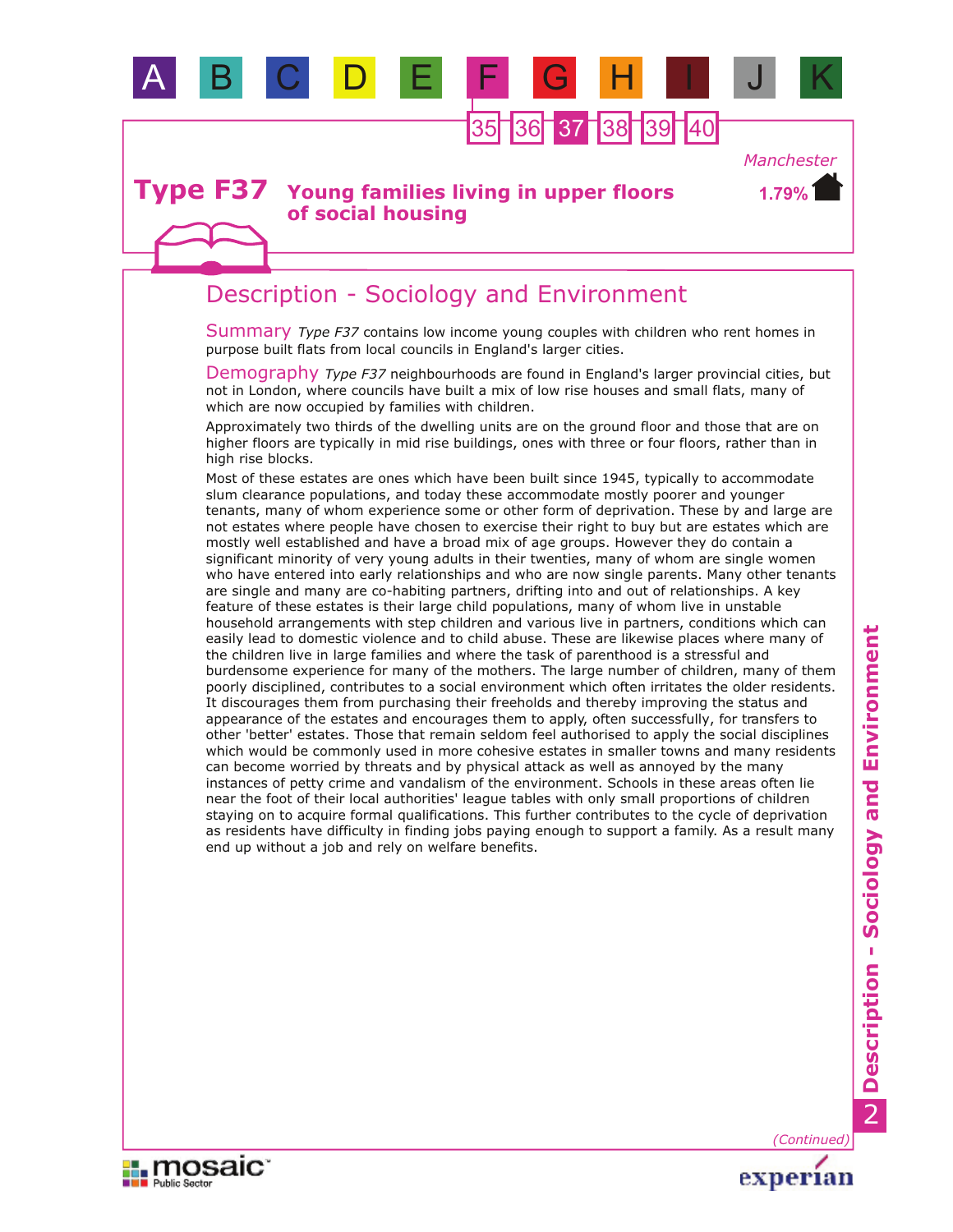

### **Young families living in upper floors of social housing Type F37**

# Description - Sociology and Environment *(Continued)*

Environment Neighbourhoods of *Type F37* consist of developments of varying ages. Many of the houses were built between 1945 and 1970 mostly on greenfield locations rather than in areas of inner city slum clearance. One senses that the mid rise developments were intended to add visual variety to what would otherwise have been monotonous arrangements of crescents of semi-detached houses and terraces in small blocks because most of these estates were built at much lower overall densities that more modern council houses. Overall the dwellings seldom have more than two bedrooms and a high proportion of the child population live in conditions officially described as overcrowded. These estates date from the period when low densities and large swathes of public grassland were felt to provide a more healthy environment than the inner city and when environmental considerations often took precedence over issues such as access to shops, employment and public services. In estates where many families are too hard up to own and run a car, many are dependent upon infrequent and expensive bus services which necessarily serve only a limited set of destinations. Although most children are within easy reach of modern, purpose built schools, many residents are poorly served by shops which cluster in neighbourhood centres, which are often beyond easy walking distance. In these estates a particularly high proportion of children live in homes which do not have access to a car severely limiting the range of experiences that they can be exposed to by their parents.

Economy Neighbourhoods of this sort have, in recent years, been greatly affected by the shift of manufacturing employment from large provincial cities to smaller industrial towns closer to the motorway network. Many residents in these neighbourhoods are clearly finding it difficult to secure jobs in modern service industries and a particularly large number of children are in households where no parent is engaged in employment.

Consumer Values *Type F37* contains many people whose material aspirations conflict with their restricted financial circumstances. People understandably want their children to share the advantages visibly enjoyed by children in nearby estates of middle class housing and the products seen on the television which many watch for many hours a day. This leads to frequent applications for consumer credit many of which get turned down as a result of the high levels of County Court Judgments that many households have accumulated. Tastes are mostly unsophisticated and price is more important than service or variety in the selection of local grocery supermarkets. However this is a culture that places high value on older established and well known brands.

Consumption Patterns *Type F37* provides a poor market other than for basic foodstuffs. Few people spend much time cooking from basic ingredients and prefer to shop frequently and in small amounts for food which is often bought in tins and packets. Fish and chips, Chinese takeaways and cheap burger bars supplement a not particularly healthy diet.

Change Improving the levels of work skills is key to the regeneration of neighbourhoods of this sort and many argue that programmes to improve levels of competence in information technology are critical if the cycle of disadvantage in these areas is to be broken.





*Manchester*

**1.79%**